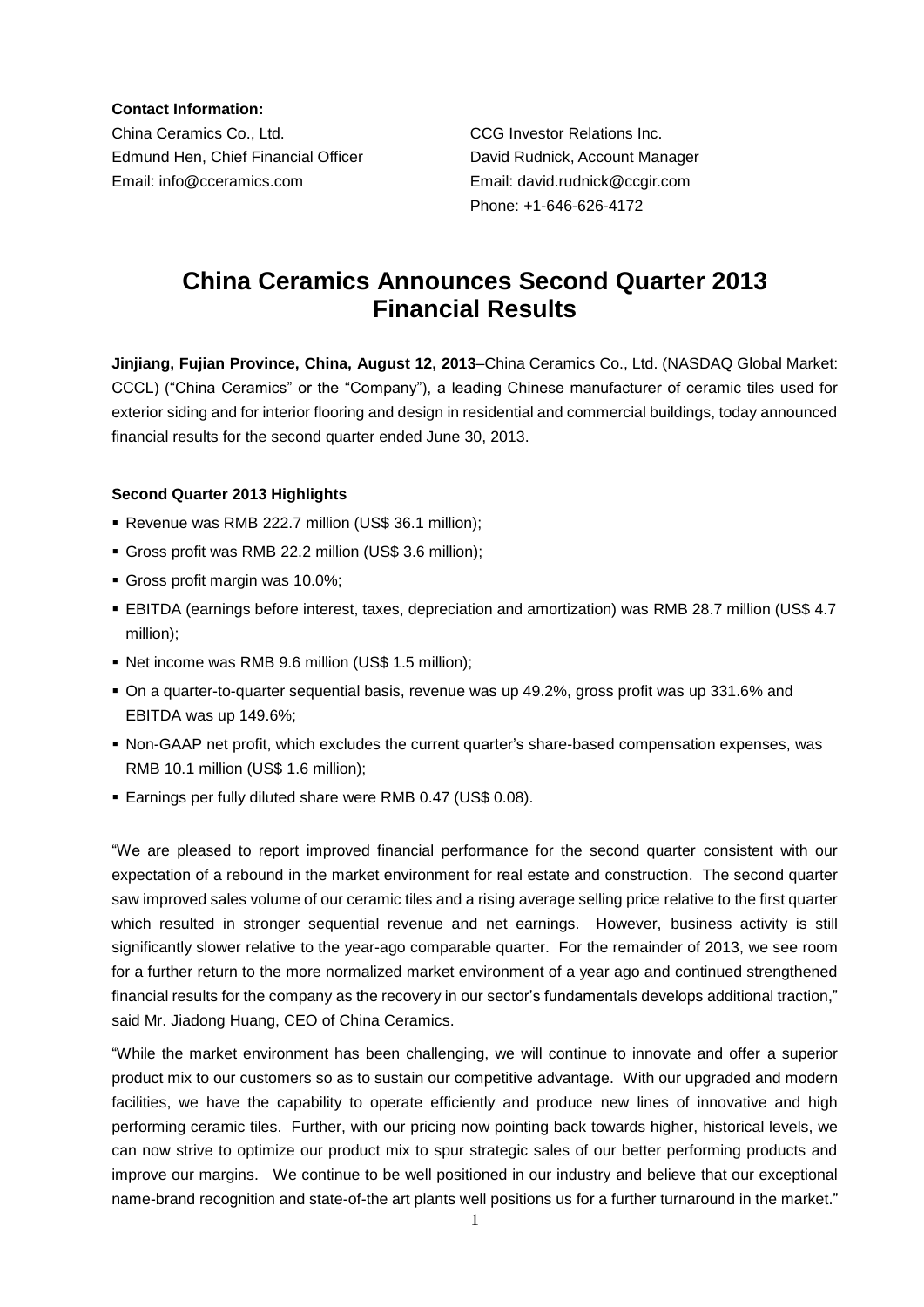"In the second quarter, we maintained a reduced utilization of existing operating plant capacity based on the market environment in order to keep our operating costs low. We are currently utilizing plant production facilities capable of producing 28 million square meters of ceramic tiles per year out of our total annual production capacity of 72 million square meters of ceramic tiles. We will bring additional capacity online as the market environment dictates. In addition to the improved market environment, we believe that our close relationships with our customers account for our volume and pricing increases in the second quarter and that our marketing will enable us to continue to penetrate Tier II and Tier III markets to generate stronger results in the quarters ahead," concluded Mr. Jiadong Huang.

### **Second Quarter 2013 Results**

**Revenue** for the second quarter ended June 30, 2013 was RMB 222.7 million (US\$ 36.1 million), an increase of 49.2% from RMB 149.2 million (US\$ 24.0 million) for the first quarter ended March 31, 2013, but down 49.5% from RMB 441.0 million (US\$ 69.5 million) for the second quarter ended June 30, 2012. The quarter-over-quarter sequential increase in revenue was primarily driven by a 36.2% increase in sales volume to 8.3 million square meters of ceramic tiles in the second quarter of 2013 relative to the first quarter of the year and a 9.4% increase in the average selling price in the second quarter to RMB 26.7 per square meter as compared to the previous quarter. However, the second quarter's sales volume represented a 39.0% decrease from the year-ago quarter and its average selling price was 17.9% lower as compared to the average selling price of RMB 32.5 per square meter in the second quarter of 2012. Though improved from the first quarter of 2013, the Company attributes its reduced revenue relative to the year-ago quarter as attributable to improved but still recovering business conditions in China's real estate and construction sectors.

**Gross profit** for the second quarter ended June 30, 2013 was RMB 22.2 million (US\$ 3.6 million), a sequential rise of 331.6% from first quarter 2013 results of RMB 5.1 million (US\$ 0.8 million), but down 82.7% from RMB 128.6 million (US\$ 20.3 million) for the second quarter ended June 30, 2012. Gross profit margin was 10.0% for the second quarter ended June 30, 2013 compared to 3.4% for the first quarter of 2013 and a gross profit margin of 29.2% for second quarter of 2012. The change in gross profit margin for the second quarter relative to the first quarter of 2013 and the year ago quarter of 2012 was caused by a change in the average selling price of ceramic tiles relative to these quarters.

**Administrative expenses** for the second quarter ended June 30, 2013 were RMB 8.0 million (US\$ 1.3 million), up 12.7% from RMB 7.1 million (US\$ 1.1 million) in the second quarter of 2012. The year-over-year increase in administrative expenses was primarily due to a rise of legal, consulting and audit fees. Non-cash share-based compensation expenses related to the 2010 Incentive Compensation Plan declined to RMB 0.5 million (US\$ 0.1 million) as compared to RMB 1.3 million (US\$ 0.2 million) in the same period in 2012. It is expected that additional non-cash share-based compensation expenses of approximately RMB 1.2 million (US\$ 0.2 million) will be incurred between July 2013 and January 2014.

**Profit from operations before taxation** for the second quarter ended June 30, 2013 was RMB 9.9 million (US\$ 1.6 million), as compared to 115.6 million (US\$ 18.2 million) of profit from operations before taxation in the second quarter of 2012. The year-over-year decrease in profit from operations was primarily the result of the decrease in the sales volume and lower gross profit in the second quarter of 2013. However, this was a sequential turnaround from the loss before taxes of RMB 6.5 million (US\$ 1.1 million) that occurred in the first quarter of 2013.

**Net profit** for the second quarter ended June 30, 2013 was RMB 9.6 million (US\$ 1.5 million), as compared to a net profit of RMB 86.1 million (US\$ 13.6 million) in the comparable period of 2012. The year-over-year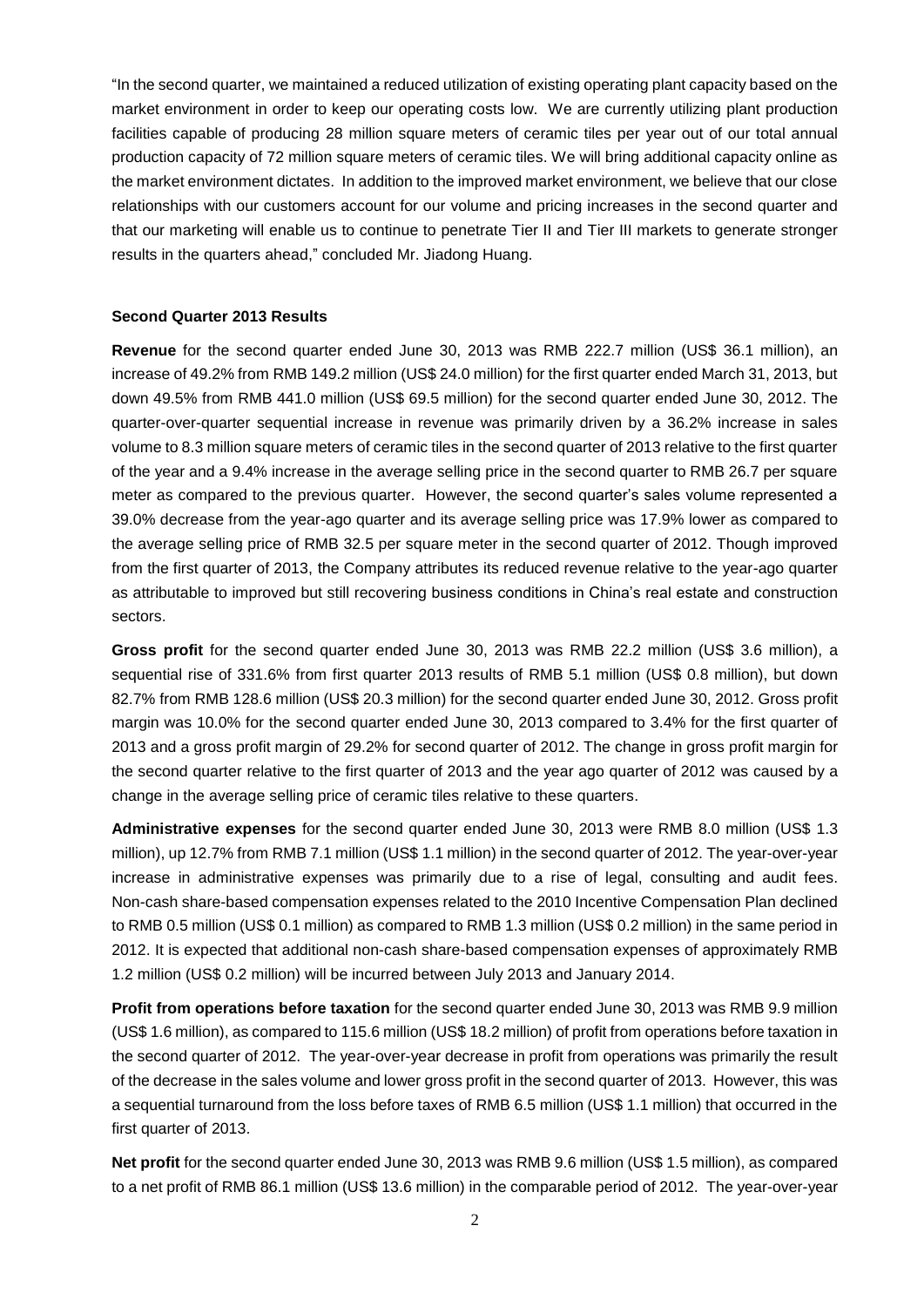decrease in net profit was primarily the result of the decrease in the sales volume and lower gross profit in the second quarter of 2013. Net profit for the second quarter of 2013 also experienced a sequential turnaround from the net loss of RMB 5.4 million (US\$ 0.9 million) that occurred in the first quarter of the year.

**Earnings per fully diluted share** were RMB 0.47 (US \$0.08) for the second quarter ended June 30, 2013 as compared to a net loss per share of RMB 0.26 (US \$0.04) in the first quarter of 2013 and earnings per fully diluted share of RMB 4.21 (US\$ 0.66) in the second quarter of 2012. Per share calculations for the second quarters of 2013 and 2012 were computed using 20.4 million shares.

**Non-GAAP profit before taxation,** which excludes share-based compensation expenses, was RMB 10.4 million (US\$ 1.7 million) in the second quarter ended June 30, 2013, as compared to a non-GAAP loss before taxation of RMB 5.8 million (US\$ 0.9 million) in the first quarter of 2013 and RMB 117.0 million (US\$ 18.4 million) of non-GAAP profit before taxation in the same period of 2012.

**Non-GAAP net profit,** which excludes share-based compensation expenses, was RMB 10.1 million (US\$ 1.6 million) in the second quarter ended June 30, 2013, as compared to a non-GAAP net loss of RMB 4.6 million (US\$ 0.7 million) in the first quarter of 2013 and RMB 87.4 million (US\$ 13.8 million) of non-GAAP net profit in the second quarter of 2012.

**Non-GAAP earnings per fully diluted share,** which excludes share-based compensation expenses, was RMB 0.49 (US \$0.08) in the second quarter ended June 30, 2013, as compared to RMB 4.28 (US\$ 0.67) of non-GAAP earnings per fully diluted share in the same period of 2012.and RMB 4.28 (US\$ 0.67) of non-GAAP earnings per fully diluted share in the same period of 2012.

The results of the second quarter of 2013 represent a substantial improvement from the net loss incurred in the first quarter of 2013. All of the Company's financial measures for the second quarter have improved over its first quarter measures driven by the increases in sales volume and average selling price.

## **Six Months 2013 Results**

Revenue for the six months ended June 30, 2013 was RMB 371.9 million (US\$ 60.1 million) a decrease of 54.3% as compared to RMB 813.3 (US\$ 128.6) for the six months ended June 30, 2012. Gross profit was RMB 27.3 million (US\$ 4.4 million), down 88.7% from RMB 241.6 million (US\$ 38.2 million) in the six months ended June 30, 2012. Gross margin was 7.3% compared to 29.7% in the same period of 2012. Selling expenses were RMB 4.9 million (US\$ 0.8 million), compared to RMB 5.8 million (US\$ 0.9 million) in the same period of 2012. Administrative expenses were RMB 15.7 million (US\$ 2.5 million), compared to RMB 16.7 million (US\$ 2.6 million) for the same period of 2012. Net profit for the six months ended June 30, 2013 was RMB 4.2 million (US\$ 0.7 million), compared to RMB 157.7 million (US\$ 24.9 million) for the same period of 2012. Non-GAAP net profit, which excludes share-based compensation expenses, was RMB 5.4 million (US\$ 0.9 million) for the six months ended June 30, 2013, a decrease of 96.6% from RMB 160.8 million (US\$ 25.4 million) in the same period of 2012. Earnings per fully diluted share were RMB 0.21 (US\$ 0.03) for the six months ended June 30, 2013 and RMB 0.27 (US\$ 0.04) on a non-GAAP basis, down from RMB 7.72 (US\$ 1.22) and RMB 7.87 (US\$ 1.24) on a non-GAAP basis in the same period of 2012. Earnings per fully diluted share for the first half of 2013 and 2012 were computed using 20.4 million shares.

### **Second Quarter 2013 Statements of Selected Financial Position Items**

 Cash and bank balances were RMB 217.4 million (US\$ 35.4 million) as of June 30, 2013, compared with RMB 89.4 million (US\$ 14.4 million) as of December 31, 2012. The increase in cash and bank balances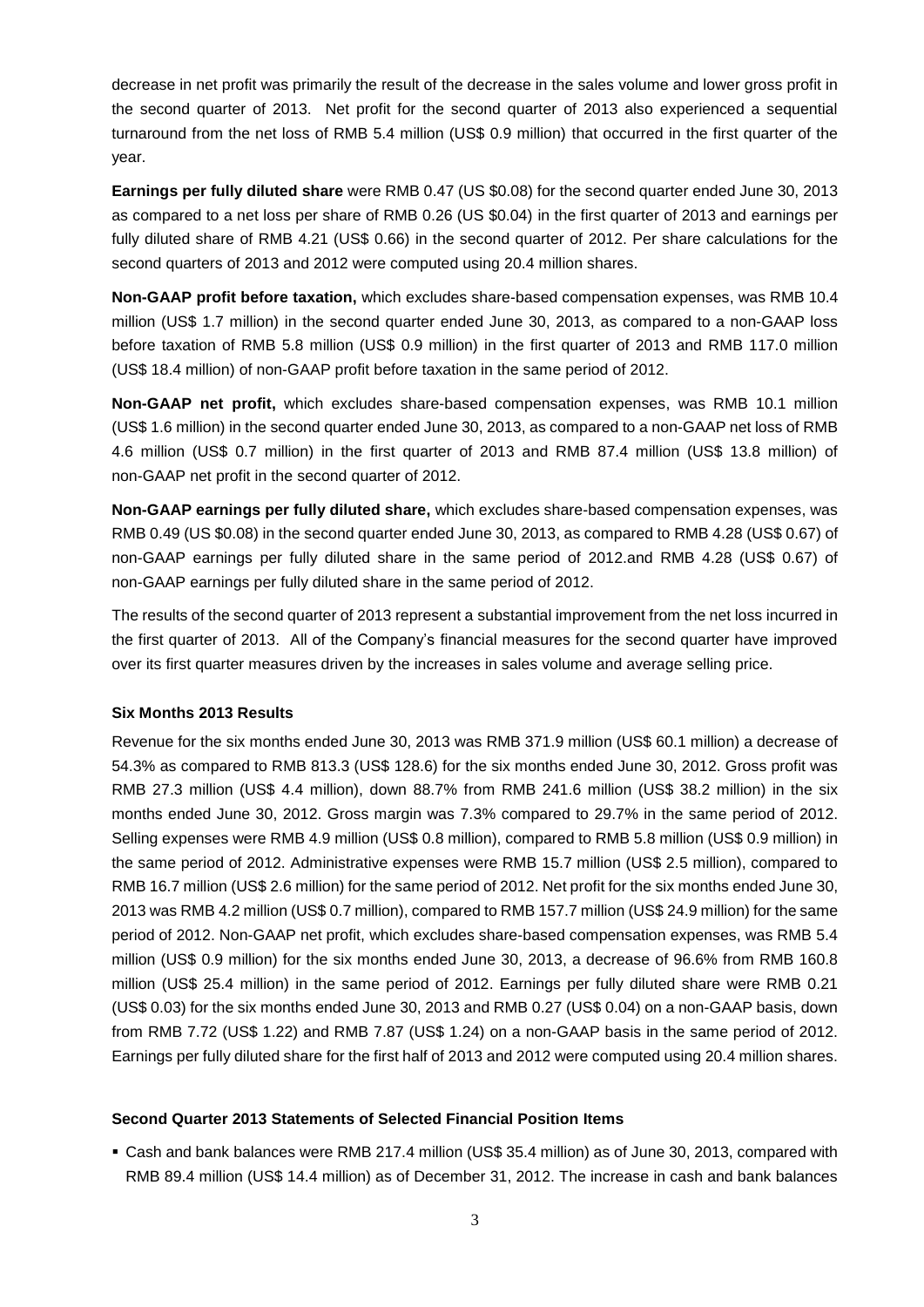was the result of a reduced level of receivables, an increased level of trade payables and an increase in bank borrowings received in the second quarter of 2013.

- Total debt, which consists of short-term and long-term bank borrowings, was RMB 75.6 million (US\$ 12.3 million) as of June 30, 2013, compared with total debt of RMB 60.0 million (US \$9.6 million) as of year-end fiscal 2012. The change was due to a modest increase in borrowing due to the reduction in bank cash balances attributable to the dividend payment in the second quarter so as to ensure a continued stable relationship with lenders.
- Inventory turnover was 133 days as of June 30, 2013 compared with 111 days as of December 31, 2012. The increase in inventory turnover reflects the decrease in sales volume, which resulted in slower moving sales of finished goods at June, 2013 and the price reductions in the first six months of 2013. The methodology for the second quarter of 2013 uses average quarter-end inventory balance and cost of sales for the trailing twelve months.
- Trade receivables turnover was 147 days as of June 30, 2013 compared with 119 days as of December 31, 2012. The Company's trade receivables include a 17% value-added-tax ("VAT"), whereas reported revenue is net of VAT. Trade receivables turnover excluding VAT amounts was 126 days as of June 30, 2013 compared with 102 days as of December 31, 2012. The Company extended the credit period for certain customers to 150 days to address funding pressures of those customers since the quarter ended December 31, 2012. The methodology for the second quarter of 2013 uses average quarter-end trade receivables balance and revenues for the trailing twelve months.
- Trade payables turnover was 67 days as of June 30, 2013 compared with 73 days as of December 31, 2012. The average turnover days were within the Company's normal credit period. The methodology for the second quarter of 2013 uses average quarter-end trade payables balance and cost of sales for the trailing twelve months.

### **Liquidity and Capital Resources**

**Cash flow generated from operating activities** was RMB 73.9 million (US\$ 12.1 million) for the quarter ended June 30, 2013, compared to RMB 52.0 million (US\$ 8.2 million) in the same period in 2012. The year-over-year increase of RMB 21.9 million (US\$ 3.9 million) was mainly due to the decreased purchase of raw material and the decrease in revenue compared to the same period in 2012. As the market environment has been challenging since the end of 2012, the decrease in sales volume and revenue caused the Company to reduce the utilization of its existing operating plant capacity which resulted in a decrease in the purchase of raw materials.

**Cash flow used in investing activities** in the quarter ended June 30, 2013 was RMB 23.5 million (US\$ 3.8 million) mainly due to the acquisition of equipment, compared to RMB 0.1 million (US\$ 0.02 million) of cash flow generated from investing activities in the same period of 2012 due to interest received.

**Cash flow generated in financing activities** was RMB 15.6 million (US\$ 2.6 million) due to the bank borrowing received in the quarter ended June 30, 2013, as compared to RMB 50.0 million (US\$ 7.9 million) used in financing activities for the same period of 2012, due to the repayment of bank borrowings.

#### **Plant Capacity and Capital Expenditures Update**

Although the economic climate for real estate development and construction in China improved in the second quarter, the Company is being conservative as to when to deploy unused plant capacity. The Company is currently utilizing plant facilities capable of producing 28 million square meters of ceramic tiles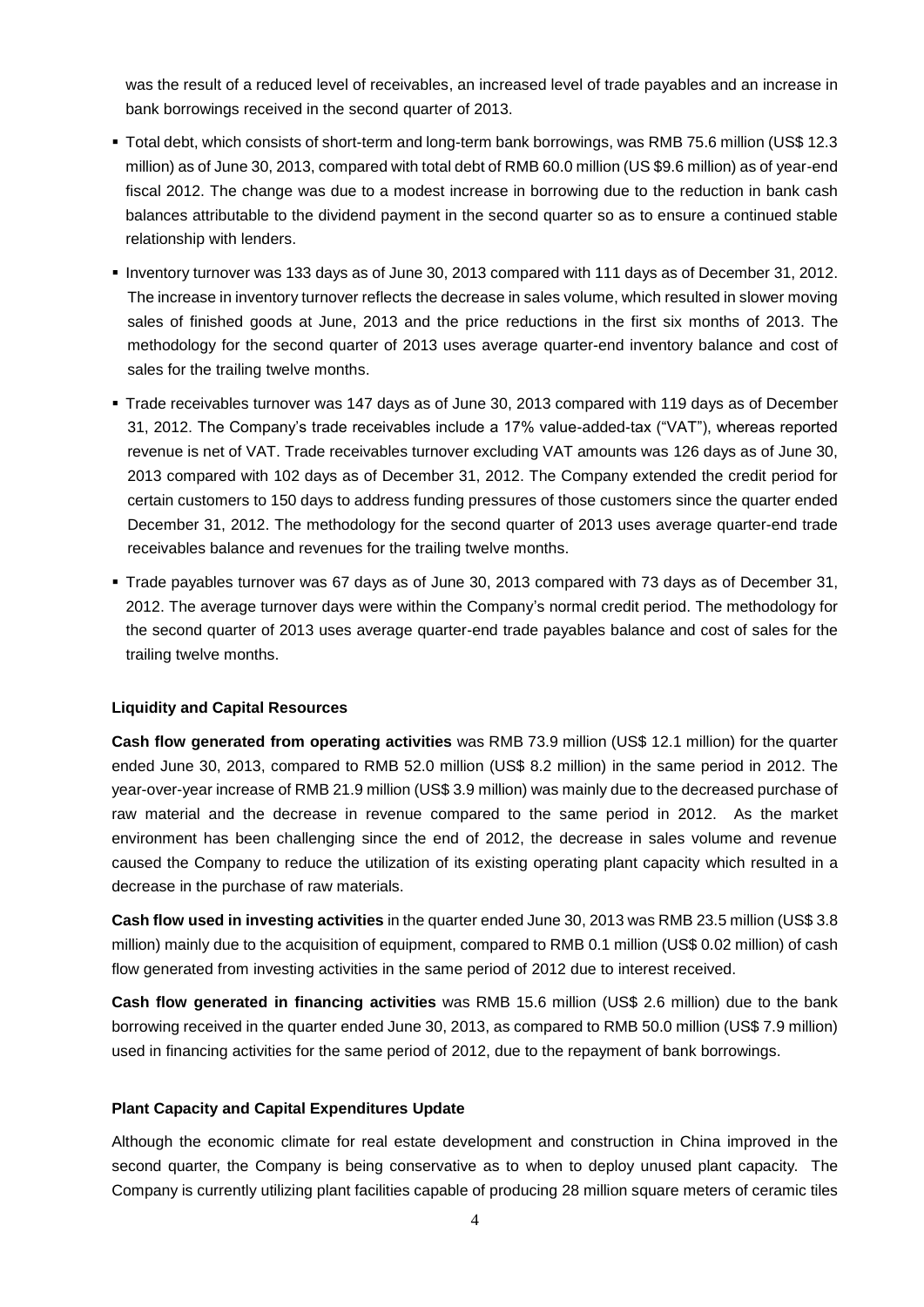annually out of an annual production capacity of 72 million square meters that is available to the Company. This represents an increase in plant capacity from that utilized in the first quarter of 2013 when the Company utilized plant capacity capable of producing 20 million square meters of ceramic tiles annually. The Company's Hengda facility has an annual production capacity of 42 million square meters of ceramic tiles and we utilized capacity capable of producing 23 million square meters of ceramic tiles annually in the second quarter of 2013. The Company's Hengdali facility has an annual productive capacity of 30 million square meters and we utilized capacity capable of producing 5 million square meters of ceramic tiles annually in the second quarter of 2013. The Company will bring its unused annual productive capacity online as customer demand dictates and when there are further signs of an improvement in China's real estate and construction sector.

Management reviews the levels of capital expenditures throughout the year and makes adjustments to its capital expenditures subject to market conditions. The Company expended RMB 5.5 million (US \$0.9 million) in the second quarter for the acquisition of equipment at its Hengdali facility and prepaid RMB 8.2 million (US \$1.3 million) to modify an existing production line at its Hengda facility to introduce new products into the marketplace. In addition, the Company expended RMB 10.0 million (US \$1.7 million) for the interior build-out of the completed office building adjacent to the Hengdali facility in the second quarter. Management anticipates a modest level of capital expenditures for the remainder of 2013.

### **Business Outlook**

In the second quarter of 2013, the Company experienced a pick-up in its business activity as the improved market environment that we anticipated began to take hold. The Company's sales volume was 8.3 million square meters of ceramic tiles in the second quarter of 2013, an increase of 36.2% as compared to the first quarter, and the Company's average selling price in the second quarter rose 9.4% relative to the first quarter. In the Company's view, these key metrics represent a potential inflection point from lows experienced in the first quarter of 2013 and a reversal of the downward trend that had occurred beginning in the third quarter of 2012.

Based upon our improved level of business activity, China's construction and real estate sectors are showing signs of a further recovery from the effects of the slowdown that impacted the Company's financial results in the fourth quarter of 2012 and in the first quarter of 2013 when the Company lowered its average selling price in order to meet competitors' sharp discounting and retain market share. As indicated, the Company's sales volume was 8.3 million square meters of ceramic tiles in the second quarter of 2013, and the Company estimates that its sales volume of ceramic tiles in July and August of 2013 will be approximately 8.8 million square meters. In addition, the Company's estimate of its average selling price of RMB 27.3 per square meter of ceramic tiles for July and August 2013 represents a 2.2% increase from its average selling price of RMB 26.7 per square meter of ceramic tiles in the second quarter of 2013.

As of June 30, 2013, The Company's backlog of orders for delivery in July and August of 2013 is approximately RMB 240.43 million (US\$ 39.2 million), or 82.1% of the approximately RMB 292.78 million (US\$ 47.7 million) of backlog of orders for delivery for the same period of 2012, Under normal circumstances, the Company's backlog is an indicator of revenues in the next quarter, though it is subject to change as a result of unforeseen business conditions and events, including extended credit payment terms.

The Company believes that uncertainty as to Chinese government policy relative to speculative buying of real estate contributed to a general slowdown in the China construction sector. Previous government regulations to limit speculation especially in Tier I cities have included limiting home purchases, narrowing credit to developers and tightening down on payment requirements. However, recent signals portend an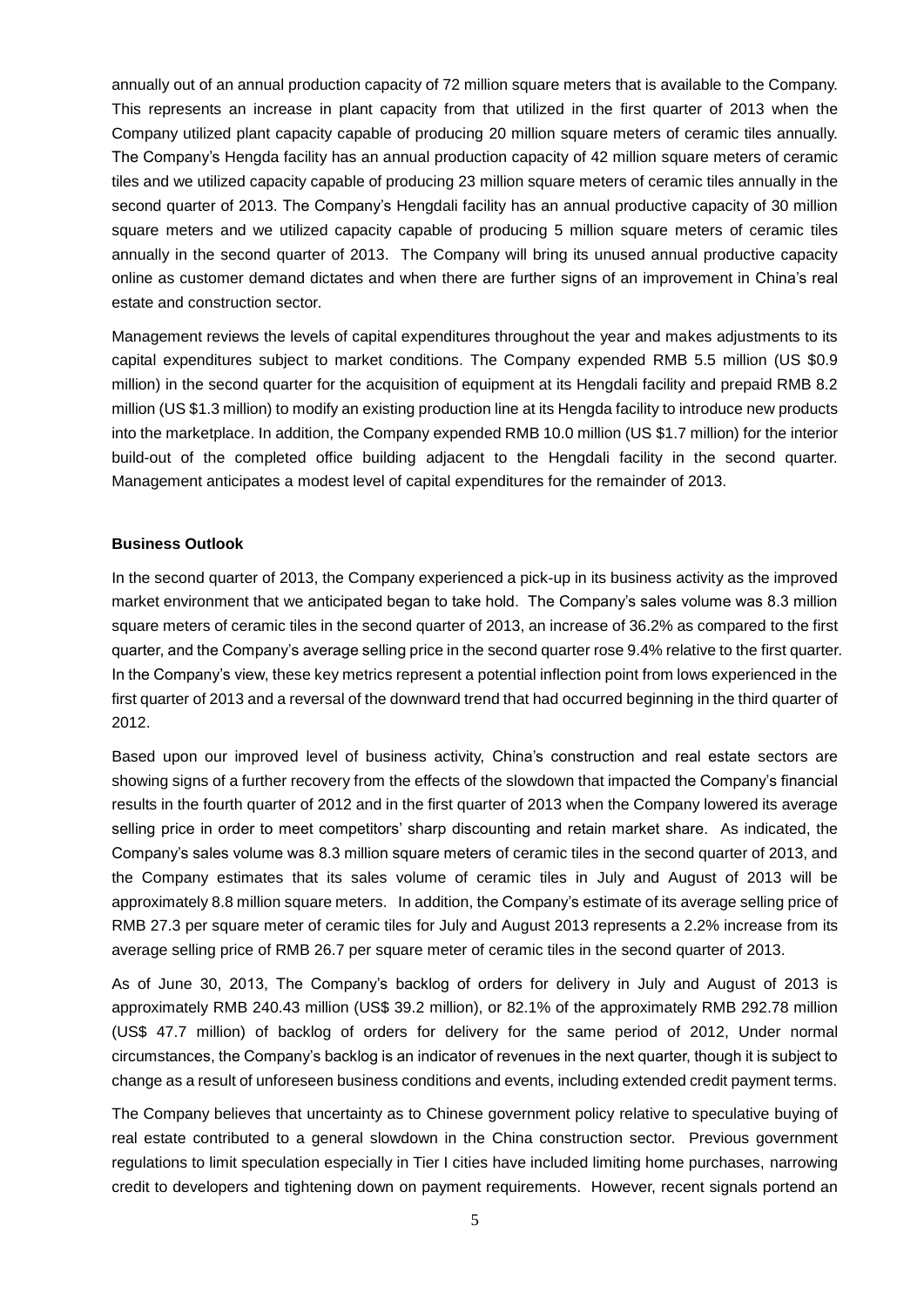improved real estate sector with new construction levels reported to be within reasonable levels as deemed by the government. Further, inventory levels are reported to be leveling off in the major cities which could spur construction starts during the second half of 2013. Finally, government support for an increase in both affordable and senior housing should also generate opportunities for real estate development companies.

In terms of the construction sector's long-term fundamentals, we believe that China's urbanization and demographic trends are a long-term phenomenon that will stimulate the building of new residential properties in China. The Company has been able to weather the difficult market conditions and slowing demand by shifting its sales emphasis among its wide range of product offerings. Further, we believe that the Company's ability to augment its product mix from its research and development program afford it a sustainable competitive advantage. China Ceramics' new plant facilities offer new design and production capabilities that have sustained its marketing edge as well as the ability to market new and creative building materials solutions to its customers.

### **Conference Call Information**

The Company will host a conference call at 8:00 am ET on Monday, August 12, 2013. Listeners may access the call by dialing +1 (866) 395-5819 five to ten minutes prior to the scheduled conference call time. International callers should dial +1 (706) 643-6986. The conference participant pass code is 27970961. A replay of the conference call will be available for 14 days starting from 11:00 pm ET on August 12, 2013. To access the replay, dial +1 (855) 859-2056. International callers should dial +1 (404) 537-3406. The pass code is 27970961 for the replay.

### **Cash Dividends**

The Company previously announced that it will pay a semi-annual cash dividend of US \$0.10 per share. The Company paid a cash dividend of US \$0.10 per share on July 13, 2013 to its shareholders of record as of June 13, 2013 which totaled in aggregate US \$2.0 million. The next cash dividend will be payable on January 14, 2014 with a record date of December 13, 2013.

## **About China Ceramics Co., Ltd.**

China Ceramics Co., Ltd. is a leading manufacturer of ceramic tiles in China. The Company's ceramic tiles are used for exterior siding, interior flooring, and design in residential and commercial buildings. China Ceramics' products, sold under the "Hengda" or "HD", "Hengdeli" or "HDL", the "TOERTO" and "WULIQIAO" brands, and the "Pottery Capital of Tang Dynasty" brands, are available in over 2,000 style, color and size combinations and are distributed through a network of exclusive distributors as well as directly to large property developers. For more information, please visit [http://www.cceramics.com.](http://www.cceramics.com/)

### **Currency Convenience Translation**

The Company's financial information is stated in Renminbi ("RMB"). The translation of RMB amounts into United States dollars in the earning release is included solely for the convenience of readers. For statements of financial position data, translation of RMB into U.S. dollars has been made using historic spot exchange rates published by www.federalreserve.gov. For statements of comprehensive income data and statements of cash flows data, translation of RMB into U.S. dollars has been made using the average of historical daily exchange rates. Such translations should not be construed as representations that RMB amounts could be converted into U.S. dollars at that rate or any other rate, or to be the amounts that would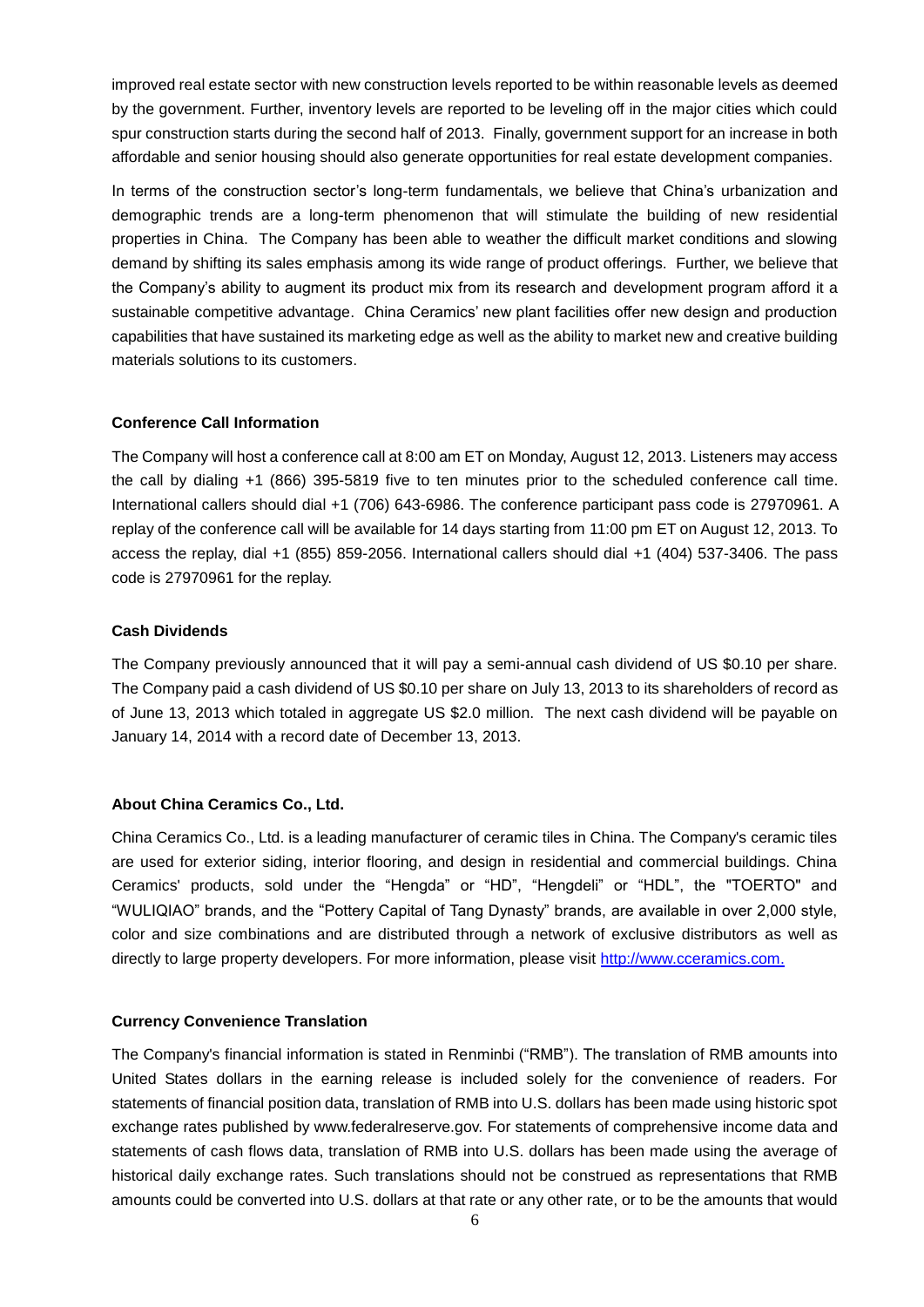have been reported under IFRS.

### *Safe Harbor Statement*

*Certain of the statements made in this press release are "forward-looking statements" within the meaning and protections of Section 27A of the Securities Act of 1933, as amended, and Section 21E of the Securities Exchange Act of 1934, as amended. Forward-looking statements include statements with respect to our beliefs, plans, objectives, goals, expectations, anticipations, assumptions, estimates, intentions, and future performance, and involve known and unknown risks, uncertainties and other factors, which may be beyond our control, and which may cause the actual results, performance, capital, ownership or achievements of the Company to be materially different from future results, performance or achievements expressed or implied by such forward-looking statements. All statements other than statements of historical fact are statements that could be forward-looking statements. You can identify these forward-looking statements through our use of words such as "may," "will," "anticipate," "assume," "should," "indicate," "would," "believe," "contemplate," "expect," "estimate," "continue," "plan," "point to," "project," "could," "intend," "target" and other similar words and expressions of the future.* 

*All written or oral forward-looking statements attributable to us are expressly qualified in their entirety by this cautionary notice, including, without limitation, those risks and uncertainties described in our annual report on Form 20-F for the year ended December 31, 2012 and otherwise in our SEC reports and filings, including the final prospectus for our offering. Such reports are available upon request from the Company, or from the Securities and Exchange Commission, including through the SEC's Internet website at http://www.sec.gov. We have no obligation and do not undertake to update, revise or correct any of the forward-looking statements after the date hereof, or after the respective dates on which any such statements otherwise are made.*

## **FINANCIAL TABLES FOLLOW**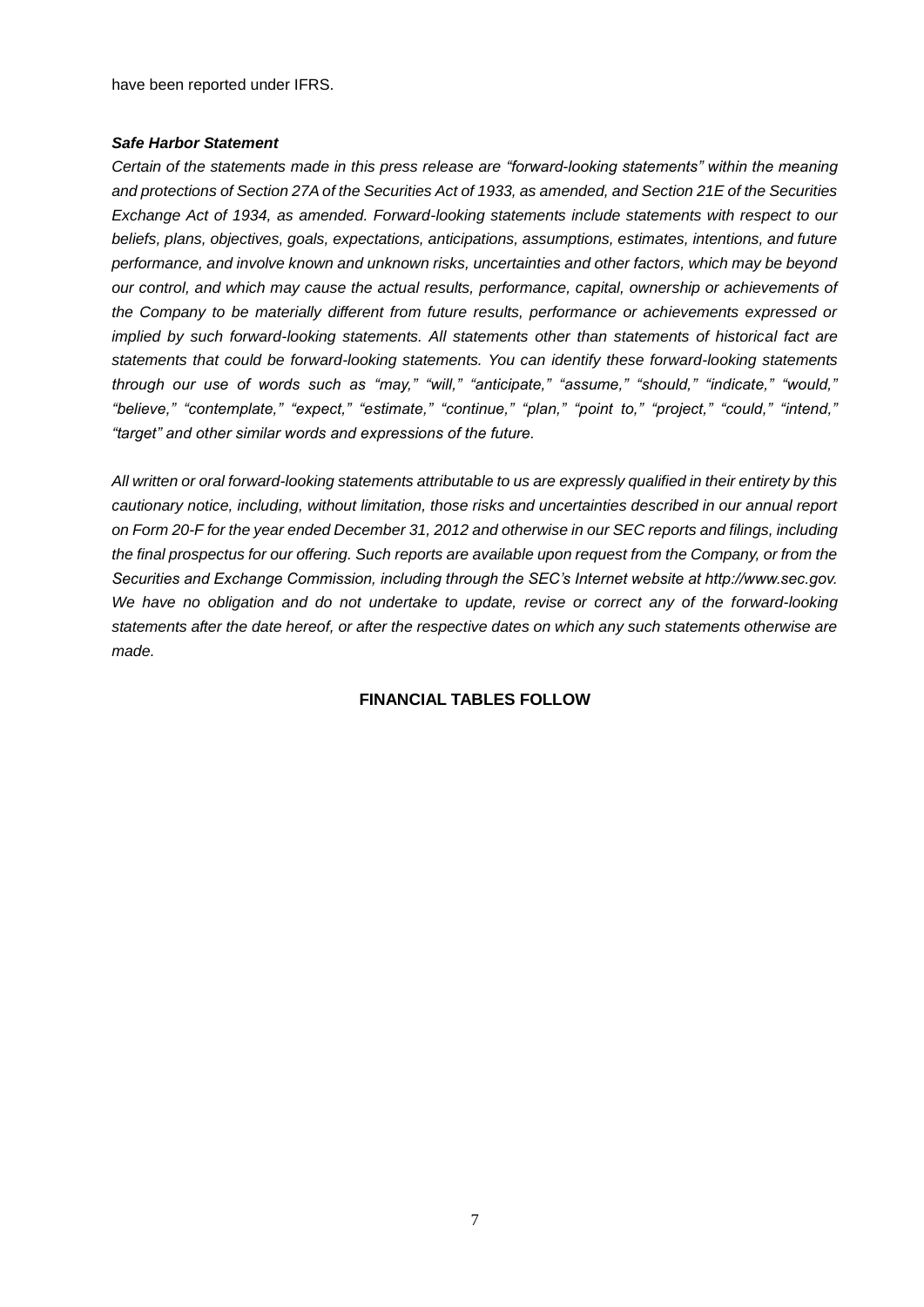# **CHINA CERAMICS CO., LTD. AND ITS SUBSIDIARIES CONDENSED CONSOLIDATED STATEMENTS OF FINANCIAL POSITION (RMB in thousands)**

|                                        | As at<br>June 30, 2013 | As at<br>December 31, 2012 |
|----------------------------------------|------------------------|----------------------------|
|                                        | (Unaudited)            |                            |
| <b>ASSETS AND LIABILITIES</b>          |                        |                            |
| <b>Non-current assets</b>              |                        |                            |
| Property, plant and equipment          | 814,413                | 795,983                    |
| Land use rights<br>Goodwill            | 30,263<br>3,735        | 30,598<br>3,735            |
| Deferred tax asset                     | 4,425                  | 1,059                      |
|                                        | 852,836                | 831,375                    |
| <b>Current assets</b>                  |                        |                            |
| Inventories                            | 310,854                | 290,603                    |
| Trade receivables                      | 346,613                | 455,885                    |
| Prepayments and other receivables      | 17,808                 | 4,092                      |
| Cash and bank balances                 | 217,363                | 89,448                     |
|                                        | 892,638                | 840,028                    |
| <b>Current liabilities</b>             |                        |                            |
| Trade payables                         | 177,447                | 115,123                    |
| Accrued liabilities and other payables | 42,486                 | 51,169                     |
| Dividend payable                       | 11,912                 |                            |
| Derivative financial instruments       | 840                    |                            |
| Interest-bearing bank borrowings       | 25,633                 | 10,000                     |
| Income tax payable                     |                        | 869                        |
|                                        | 258,318                | 177,161                    |
| <b>Non-current liabilities</b>         |                        |                            |
| Long term borrowings                   | 50,000                 | 50,000                     |
| Deferred tax liabilities               | 1,034                  | 1,052                      |
|                                        | 51,034                 | 51,052                     |
| Net current assets                     | 634,320                | 662,867                    |
| <b>Net assets</b>                      | 1,436,122              | 1,443,190                  |
| <b>EQUITY</b>                          |                        |                            |
| Total shareholders' equity             | 1,436,122              | 1,443,190                  |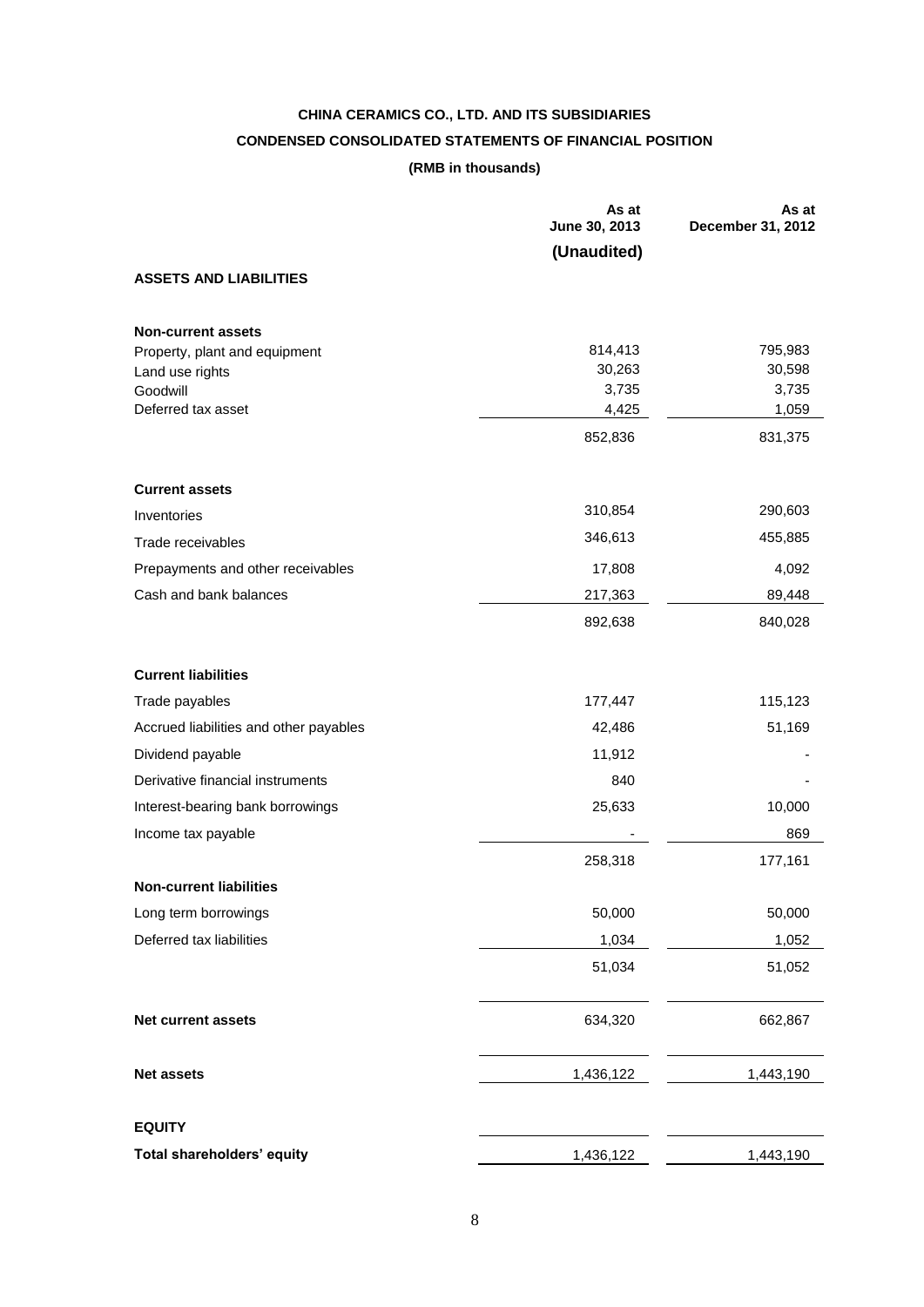# **CHINA CERAMICS CO., LTD. AND ITS SUBSIDIARIES UNAUDITED CONDENSED CONSOLIDATED STATEMENT OF COMPREHENSIVE INCOME (RMB in thousands, except EPS and share data)**

|                                                 |            | Three months ended | <b>Six months ended</b> |            |            |
|-------------------------------------------------|------------|--------------------|-------------------------|------------|------------|
|                                                 | June 30    | March 31           | June 30                 | June 30    | June 30    |
|                                                 | 2013       | 2013               | 2012                    | 2013       | 2012       |
|                                                 |            |                    |                         |            |            |
| Revenue                                         | 222,660    | 149,227            | 440,991                 | 371,887    | 813,279    |
| <b>Cost of Sales</b>                            | (200,495)  | (144,092 )         | (312, 370)              | (344, 587) | (571,650)  |
| Gross profit                                    | 22,165     | 5,135              | 128,621                 | 27,300     | 241,629    |
| Selling and distribution<br>expenses            | (2, 218)   | (2,705)            | (2,834)                 | (4,923)    | (5,796)    |
| Administrative expenses                         | (7,961)    | (7, 732)           | (7, 138)                | (15,693)   | (16, 731)  |
| Finance costs                                   | (1,070)    | (1,082)            | (2,771)                 | (2, 152)   | (6, 341)   |
| Other expenses                                  | (1, 014)   | (156)              | (237)                   | (1, 170)   | (483)      |
| Profit/(loss) before taxation                   | 9,902      | (6, 540)           | 115,641                 | 3,362      | 212,278    |
| Income tax income/(expense)                     | (331)      | 1,170              | (29,575)                | 839        | (54, 541)  |
| Net profit /(loss) for the period               | 9,571      | (5,370)            | 86,066                  | 4,201      | 157,737    |
| Attributable to:<br>Shareholders of the Company |            |                    |                         |            |            |
| <b>EPS-Basic</b>                                | 0.47       | (0.26)             | 4.21                    | 0.21       | 7.72       |
| <b>EPS-Diluted</b>                              | 0.47       | (0.26)             | 4.21                    | 0.21       | 7.72       |
| Shares used in calculating basic<br><b>EPS</b>  |            |                    |                         |            |            |
| Basic                                           | 20,430,838 | 20,430,838         | 20,430,838              | 20,430,838 | 20,430,838 |
| Diluted                                         | 20,430,838 | 20,430,838         | 20,430,838              | 20,430,838 | 20,430,838 |

# **CHINA CERAMICS CO., LTD. AND ITS SUBSIDIARIES**

## **SALES VOLUME AND AVERAGE SELLING PRICE**

|                                                |           | Three months ended | Six months ended |            |            |  |
|------------------------------------------------|-----------|--------------------|------------------|------------|------------|--|
|                                                | June 30   | March 31           | June 30          | June 30    | June 30    |  |
|                                                | 2013      | 2013               | 2012             | 2013       | 2012       |  |
|                                                |           |                    |                  |            |            |  |
| Sales volume (square<br>meters)                | 8,340,380 | 6,124,475          | 13,567,038       | 14,464,855 | 25,286,142 |  |
| Average Selling Price (in<br>RMB/square meter) | 26.7      | 24.4               | 32.5             | 25.7       | 32.2       |  |
| Average Selling Price (in<br>USD/square meter) | 4.3       | 3.9                | 5.1              | 4.2        | 5.1        |  |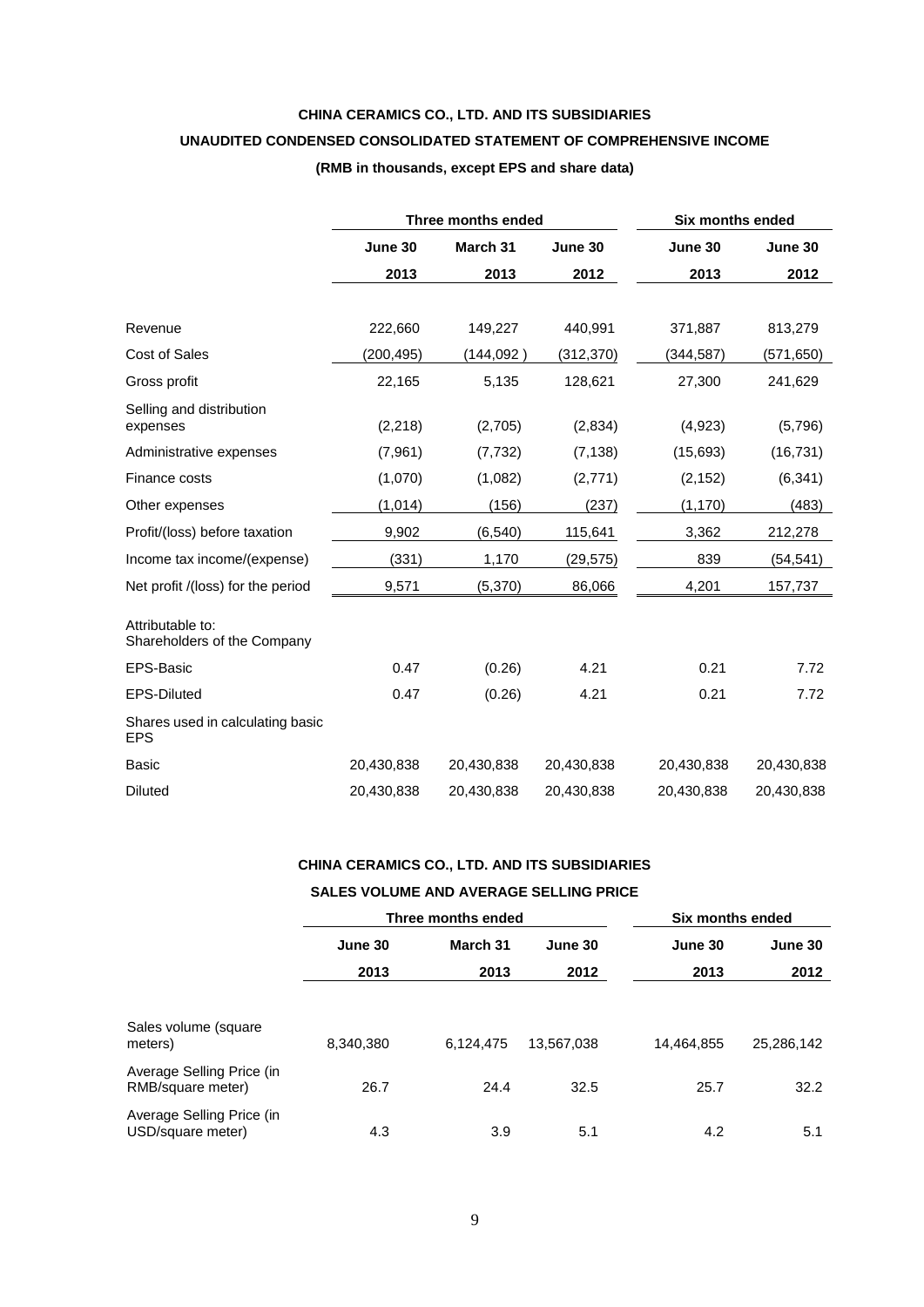# **CHINA CERAMICS CO., LTD. AND ITS SUBSIDIARIES UNAUDITED CONDENSED CONSOLIDATED STATEMENTS OF CASH FLOWS (RMB in thousands)**

|                                                                    |           | Three months ended |           | <b>Six months ended</b> |           |
|--------------------------------------------------------------------|-----------|--------------------|-----------|-------------------------|-----------|
|                                                                    | June      | <b>March</b>       | June      | June                    | June      |
|                                                                    | 30        | 31                 | 30        | 30                      | 30        |
|                                                                    | 2013      | 2013               | 2012      | 2013                    | 2012      |
| Cash flows from operating activities                               |           |                    |           |                         |           |
| Profit/(loss) before taxation                                      | 9,902     | (6, 540)           | 115,641   | 3,362                   | 212,278   |
| Adjustments for                                                    |           |                    |           |                         |           |
| Amortization of land use rights<br>Depreciation of property, plant | 168       | 167                | 168       | 335                     | 335       |
| and equipment                                                      | 17,608    | 16,830             | 16,413    | 34,438                  | 32,861    |
| Fair value loss on derivative financial<br>instruments             | 840       |                    |           | 840                     |           |
| Provision for inventory                                            | 966       | (3,049)            | 4,805     | (2,083)                 | 5,840     |
| Share-based compensation                                           | 507       | 736                | 1,310     | 1,243                   | 3,071     |
| Finance costs                                                      |           |                    |           |                         |           |
|                                                                    | 1,070     | 1,082              | 2,520     | 2,152                   | 6,090     |
| Interest income                                                    | (169)     | (131)              | (116)     | (300)                   | (219)     |
| Operating profit before working capital                            | 30,892    |                    |           |                         |           |
| Changes                                                            |           | 9,095              | 140,741   | 39,987                  | 260,256   |
| (Increase)/decrease in inventories<br>(Increase)/decrease in trade | (32, 546) | 14,378             | (5, 341)  | (18, 168)               | (48, 205) |
| receivables                                                        | (12,014)  | 121,287            | (77, 282) | 109,273                 | (42, 750) |
| (Increase)/decrease in other<br>receivables and prepayments        | 4,768     | (8, 163)           | 11,622    | (3, 395)                | 18,440    |
| Increase/(decrease) in trade payables                              | 85,404    | (23,081)           | 10,733    | 62,323                  | 4,560     |
| Increase/(decrease) in accrued                                     |           |                    |           |                         |           |
| liabilities and other payables                                     | (185)     | (9, 128)           | 1,340     | (9,313)                 | 4,280     |
| Cash generated from operations                                     | 76,319    | 104,388            | 81,813    | 180,707                 | 196,581   |
| Interest paid                                                      | (1,081)   | (1,067)            | (2,771)   | (2, 148)                | (6, 357)  |
| Income tax paid                                                    | (1,318)   | (4, 196)           | (27,001)  | (5, 514)                | (64, 341) |
| Net cash generated from                                            |           |                    |           |                         |           |
| operating activities                                               | 73,920    | 99,125             | 52,041    | 173,045                 | 125,883   |
|                                                                    |           |                    |           |                         |           |
| Cash flows from investing activities                               |           |                    |           |                         |           |
| Acquisition of property, plant and                                 |           |                    |           |                         |           |
| equipment                                                          | (23, 689) | (37, 399)          |           | (61,088)                |           |
| Interest received                                                  | 169       | 131                | 116       | 300                     | 219       |
| Net cash generated from/(used in)                                  |           |                    |           |                         |           |
| <i>investing activities</i>                                        | (23,520)  | (37,268)           | 116       | (60,788)                | 219       |
|                                                                    |           |                    |           |                         |           |
| Cash flows from financing activities                               |           |                    |           |                         |           |
| Bank borrowings obtained                                           | 15,633    |                    |           | 15,633                  |           |
| Repayment of short-term loans                                      |           |                    | (50,000)  |                         | (90,000)  |
| Net cash generated from/(used in)                                  |           |                    |           |                         |           |
| financing activities                                               | 15,633    |                    | (50,000)  | 15,633                  | (90,000)  |
|                                                                    |           |                    |           |                         |           |
| Net increase in cash and cash                                      |           |                    |           |                         |           |
| equivalents                                                        | 66,033    | 61,857             | 2,157     | 127,890                 | 36,102    |
| Cash and cash equivalents,                                         |           |                    |           |                         |           |
| beginning of period                                                | 151,320   | 89,448             | 76,091    | 89,448                  | 42,149    |
| Effect of foreign exchange rate                                    |           |                    |           |                         |           |
| differences                                                        | 10        | 15                 | 26        | 25                      | 23        |
| Cash and cash equivalents,                                         |           |                    |           |                         |           |
| end of period                                                      | 217,363   | 151,320            | 78,274    | 217,363                 | 78,274    |
|                                                                    |           |                    |           |                         |           |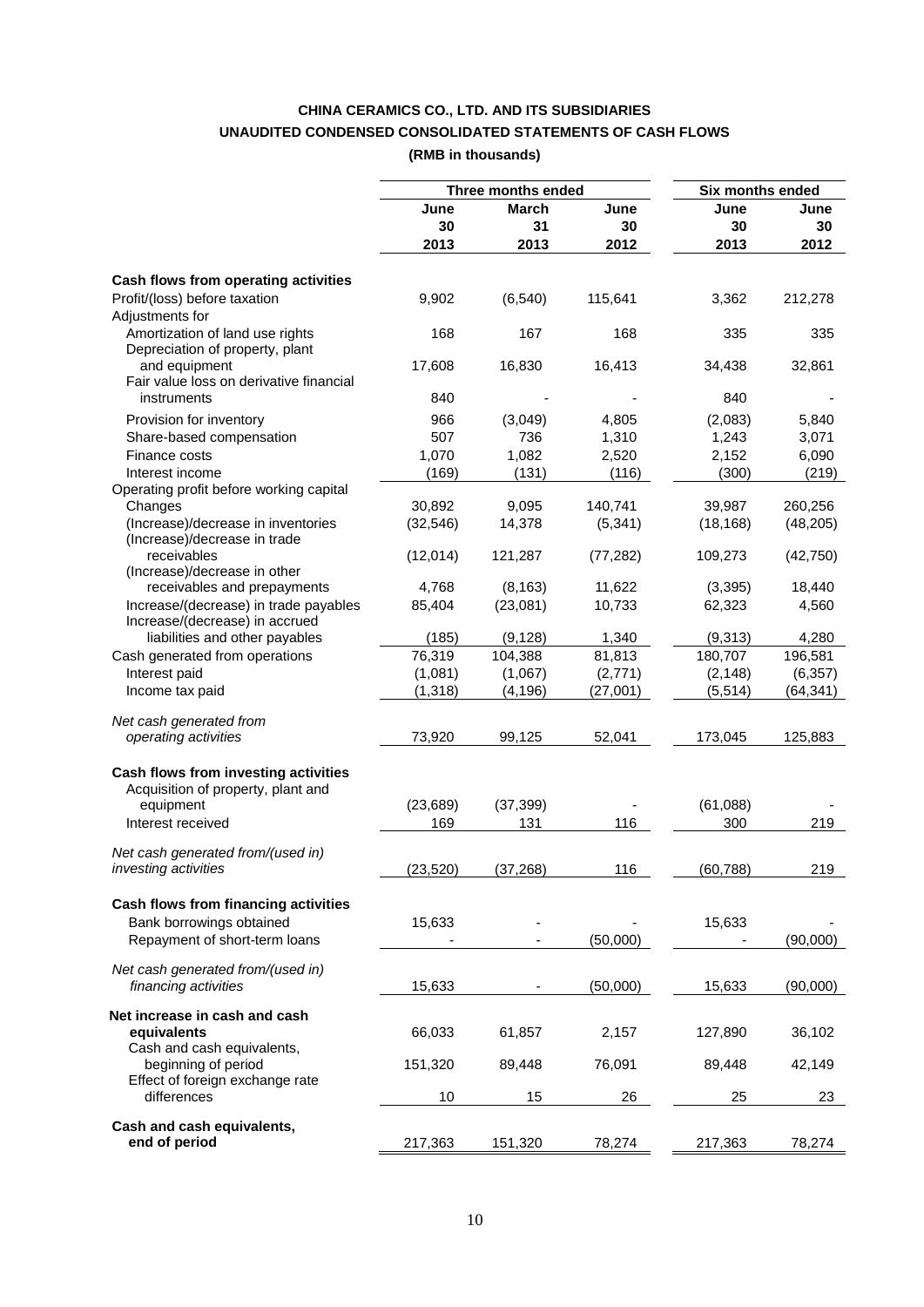# **CHINA CERAMICS CO., LTD. AND ITS SUBSIDIARIES UNAUDITED CONDENSED CONSOLIDATED STATEMEMTS OF FINANCIAL POSITION (U.S Dollar in thousands)**

|                                        | As at<br>June 30, 2013 | As at<br>December 31, 2012 |
|----------------------------------------|------------------------|----------------------------|
| <b>ASSETS AND LIABILITIES</b>          |                        |                            |
| <b>Non-current assets</b>              |                        |                            |
| Property, plant and equipment          | 132,697                | 127,764                    |
| Land use rights                        | 4,931                  | 4,911                      |
| Goodwill                               | 609                    | 600                        |
| Deferred tax asset                     | 721                    | 170                        |
|                                        | 138,958                | 133,445                    |
| <b>Current assets</b>                  |                        |                            |
| Inventories                            | 50,649                 | 46,645                     |
| Trade receivables                      | 56,476                 | 73,175                     |
| Prepayments and other receivables      | 2,901                  | 657                        |
| Cash and bank balances                 | 35,416                 | 14,357                     |
|                                        | 145,442                | 134,834                    |
| <b>Current liabilities</b>             |                        |                            |
| Trade payables                         | 28,912                 | 18,479                     |
| Accrued liabilities and other payables | 6,922                  | 8,213                      |
| Dividend payable                       | 1,941                  |                            |
| Derivative financial instruments       | 137                    |                            |
| Interest-bearing bank borrowings       | 4,177                  | 1,605                      |
| Income tax payable                     |                        | 140                        |
|                                        | 42,089                 | 28,437                     |
| <b>Non-current liabilities</b>         |                        |                            |
| Long term borrowings                   | 8,147                  | 8,026                      |
| Deferred tax liabilities               | 168                    | 169                        |
|                                        | 8,315                  | 8,195                      |
| Net current assets                     | 103,353                | 106,397                    |
| <b>Net assets</b>                      | 233,996                | 231,647                    |
| <b>EQUITY</b>                          |                        |                            |
| Total shareholders' equity             | 233,996                | 231,647                    |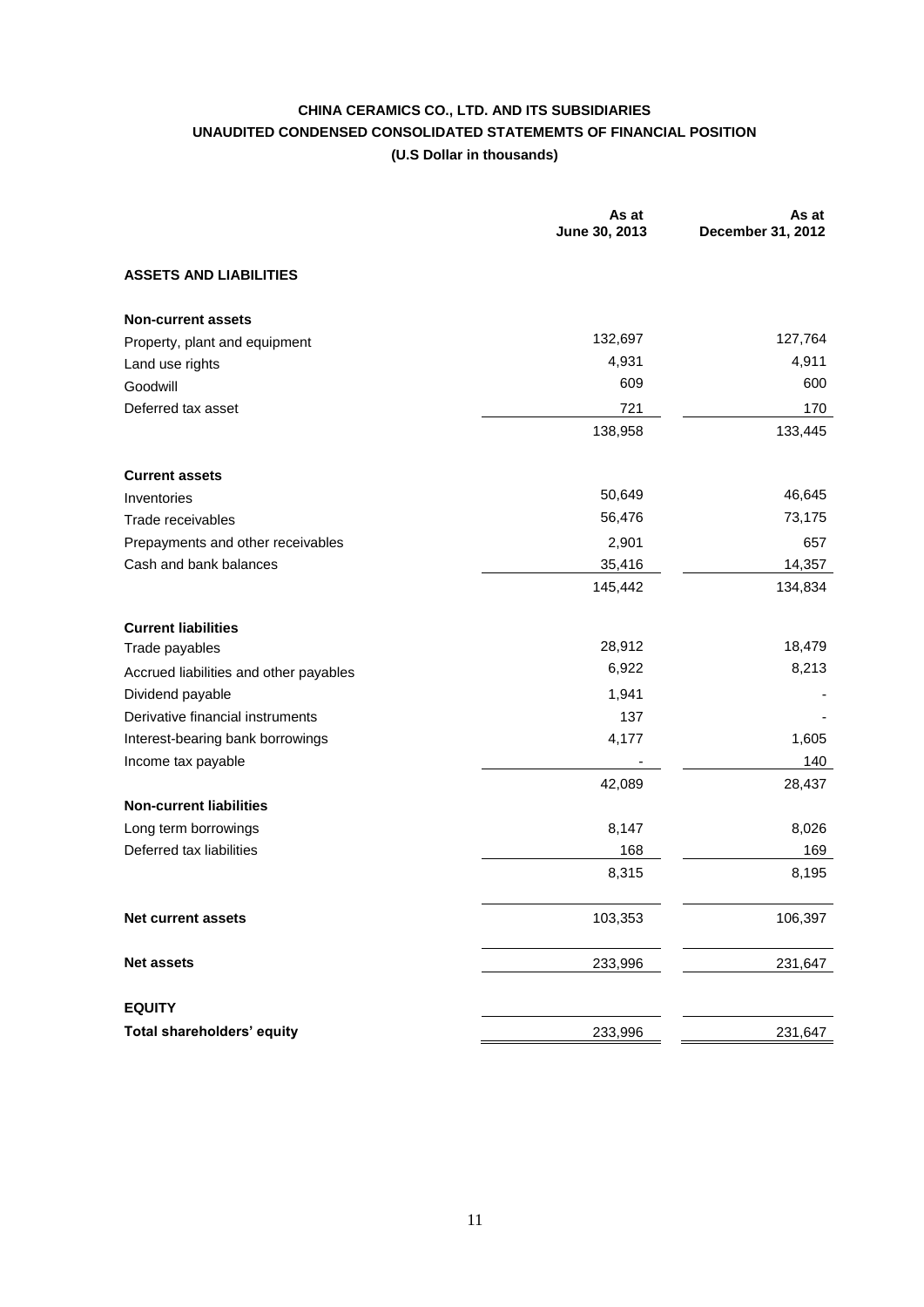# **CHINA CERAMICS CO., LTD. AND ITS SUBSIDIARIES**

# **UNAUDITED CONDENSED CONSOLIDATED STATEMENT OF COMPREHENSIVE INCOME**

# **(U.S Dollar in thousands, except EPS and share data)**

|                                                    |            | Three months ended | <b>Six months ended</b> |            |            |
|----------------------------------------------------|------------|--------------------|-------------------------|------------|------------|
|                                                    | June 30    | March 31           | June 30                 | June 30    | June 30    |
|                                                    | 2013       | 2013               | 2012                    | 2013       | 2012       |
|                                                    |            |                    |                         |            |            |
| Revenue                                            | 36,149     | 23,990             | 69,479                  | 60,139     | 128,613    |
| Cost of Sales                                      | (32, 560)  | (23, 164)          | (49, 217)               | (55, 724)  | (90, 401)  |
| Gross profit                                       | 3,589      | 826                | 20,262                  | 4,415      | 38,212     |
| Selling and distribution<br>expenses               | (361)      | (435)              | (447)                   | (796)      | (917)      |
| Administrative expenses                            | (1,295)    | (1,243)            | (1, 123)                | (2,538)    | (2,646)    |
| Finance costs                                      | (174)      | (174)              | (436)                   | (348)      | (1,003)    |
| Other expenses                                     | (164)      | (25)               | (37)                    | (189)      | (76)       |
| Profit /(loss)before taxation<br>Income tax        | 1,595      | (1,051)            | 18,219                  | 544        | 33,570     |
| income/(expense)                                   | (52)       | 188                | (4,659)                 | 136        | (8,625)    |
| Net profit/(loss) for the period                   | 1,543      | (863)              | 13,560                  | 680        | 24,945     |
| Attributable to:<br>Shareholders of the<br>Company |            |                    |                         |            |            |
| EPS-Basic                                          | 0.08       | (0.04)             | 0.66                    | 0.03       | 1.22       |
| <b>EPS-Diluted</b>                                 | 0.08       | (0.04)             | 0.66                    | 0.03       | 1.22       |
| Shares used in calculating<br>basic EPS            |            |                    |                         |            |            |
| <b>Basic</b>                                       | 20,430,838 | 20,430,838         | 20,430,838              | 20,430,838 | 20,430,838 |
| <b>Diluted</b>                                     | 20,430,838 | 20,430,838         | 20,430,838              | 20,430,838 | 20,430,838 |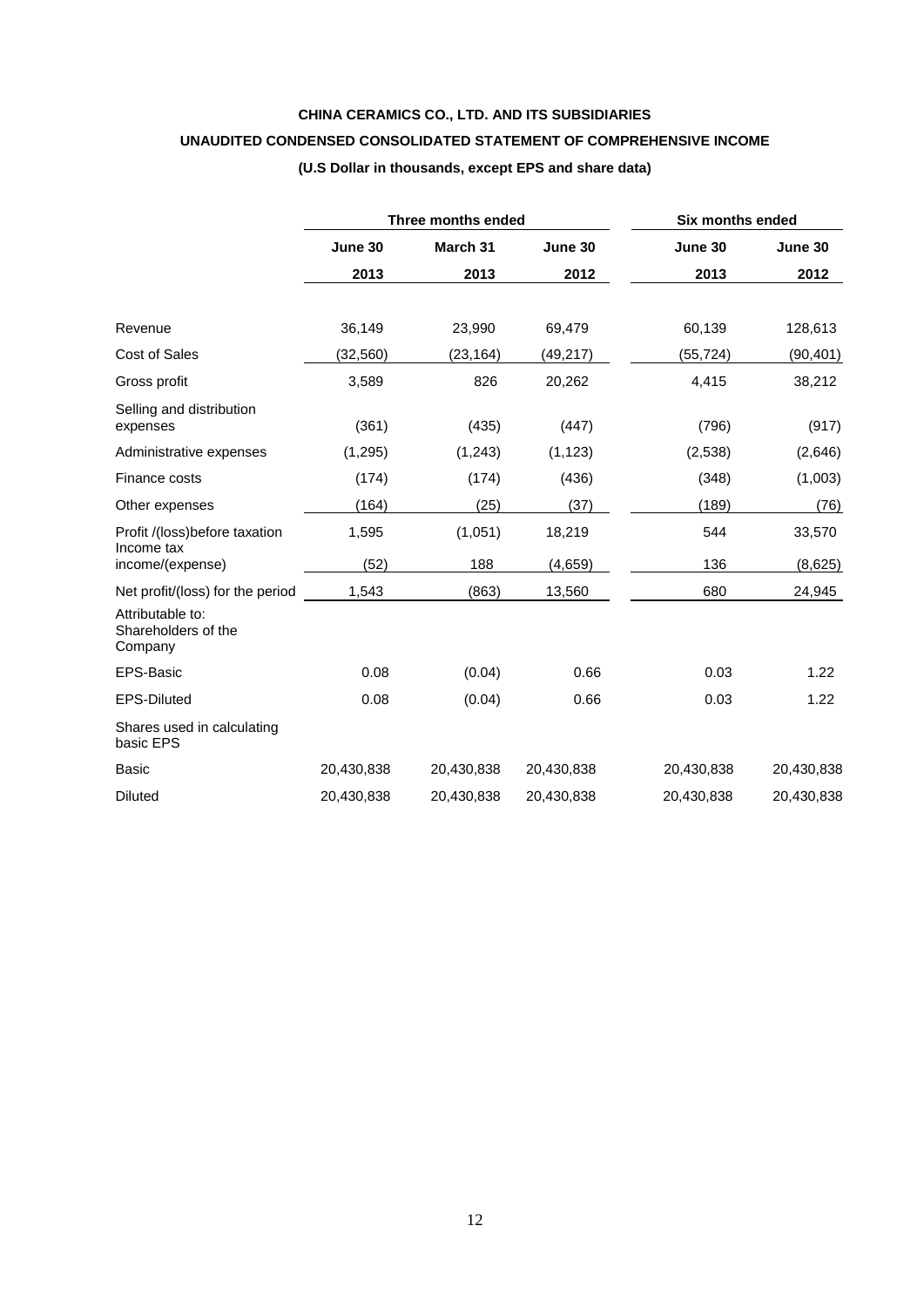# **CHINA CERAMICS CO., LTD. AND ITS SUBSIDIARIES UNAUDITED CONDENSED CONSOLIDATED STATEMENTS OF CASH FLOWS (U.S Dollar in thousands)**

|                                                                         |          | Three months ended |           | Six months ended |           |
|-------------------------------------------------------------------------|----------|--------------------|-----------|------------------|-----------|
|                                                                         | June     | <b>March</b>       | June      | June             | June      |
|                                                                         | 30       | 31                 | 30        | 30               | 30        |
|                                                                         | 2013     | 2013               | 2012      | 2013             | 2012      |
| Cash flows from operating activities                                    |          |                    |           |                  |           |
| Profit/(loss) before taxation<br>Adjustments for                        | 1,595    | (1,051)            | 18,219    | 544              | 33,570    |
| Amortization of land use rights<br>Depreciation of property, plant      | 27       | 27                 | 26        | 54               | 53        |
| and equipment<br>Fair value loss on derivative financial                | 2,863    | 2,706              | 2,584     | 5,569            | 5,197     |
| instruments                                                             | 137      |                    |           | 137              |           |
| Provision for inventory                                                 | 153      | (490)              | 760       | (337)            | 924       |
| Share-based compensation                                                | 83       | 118                | 206       | 201              | 486       |
| Finance costs                                                           | 174      | 174                | 396       | 348              | 963       |
| Interest income                                                         | (28)     | (21)               | (19)      | (49)             | (35)      |
| Operating profit before working capital                                 |          |                    |           |                  |           |
| changes                                                                 | 5,004    | 1,463              | 22,172    | 6,467            | 41,158    |
| (Increase)/decrease in inventories<br>(Increase)/decrease in trade      | (5, 249) | 2,311              | (815)     | (2,938)          | (7,623)   |
| receivables<br>(Increase)/decrease in other                             | (1,827)  | 19,498             | (12, 246) | 17,671           | (6, 761)  |
| receivables and prepayments                                             | 763      | (1, 312)           | 1,833     | (549)            | 2,916     |
| Increase/(decrease) in trade payables<br>Increase/(decrease) in accrued | 13,790   | (3,711)            | 1,702     | 10,079           | 721       |
| liabilities and other payables                                          | (39)     | (1, 467)           | 210       | (1,506)          | 677       |
| Cash generated from operations                                          | 12,442   | 16,782             | 12,856    | 29,224           | 31,088    |
| Interest paid                                                           | (175)    | (172)              | (435)     | (347)            | (1,005)   |
| Income tax paid                                                         | (217)    | (675)              | (4, 244)  | (892)            | (10, 175) |
|                                                                         |          |                    |           |                  |           |
| Net cash generated from<br>operating activities                         | 12,050   | 15,935             | 8,177     | 27,985           | 19,908    |
|                                                                         |          |                    |           |                  |           |
| Cash flows from investing activities                                    |          |                    |           |                  |           |
| Acquisition of property, plant and                                      |          |                    |           |                  |           |
| equipment                                                               | (3,867)  | (6,012)            |           | (9,879)          |           |
| Interest received                                                       | 28       | 21                 | 19        | 49               | 35        |
| Net cash generated from/(used in)                                       |          |                    |           |                  |           |
| investing activities                                                    | (3,839)  | (5,991)            | 19        | (9,830)          | 35        |
| Cash flows from financing activities                                    |          |                    |           |                  |           |
| Bank borrowings obtained                                                | 2,550    |                    |           | 2,550            |           |
| Repayment of short-term loans                                           |          |                    | (7, 879)  |                  | (14, 233) |
|                                                                         |          |                    |           |                  |           |
| Net cash generated from/(used in)<br>financing activities               | 2,550    |                    | (7, 879)  | 2,550            | (14,233)  |
| Net increase in cash and cash                                           |          |                    |           |                  |           |
| equivalents                                                             | 10,761   | 9,944              | 317       | 20,705           | 5,710     |
| Cash and cash equivalents,                                              |          |                    |           |                  |           |
| beginning of period                                                     | 24,364   | 14,357             | 12,083    | 14,357           | 6,697     |
| Effect of foreign exchange rate<br>differences                          | 291      | 63                 |           | 354              | (86)      |
|                                                                         |          |                    | (79)      |                  |           |
| Cash and cash equivalents,                                              |          |                    |           |                  |           |
| end of period                                                           | 35,416   | 24,364             | 12,321    | 35,416           | 12,321    |
|                                                                         |          |                    |           |                  |           |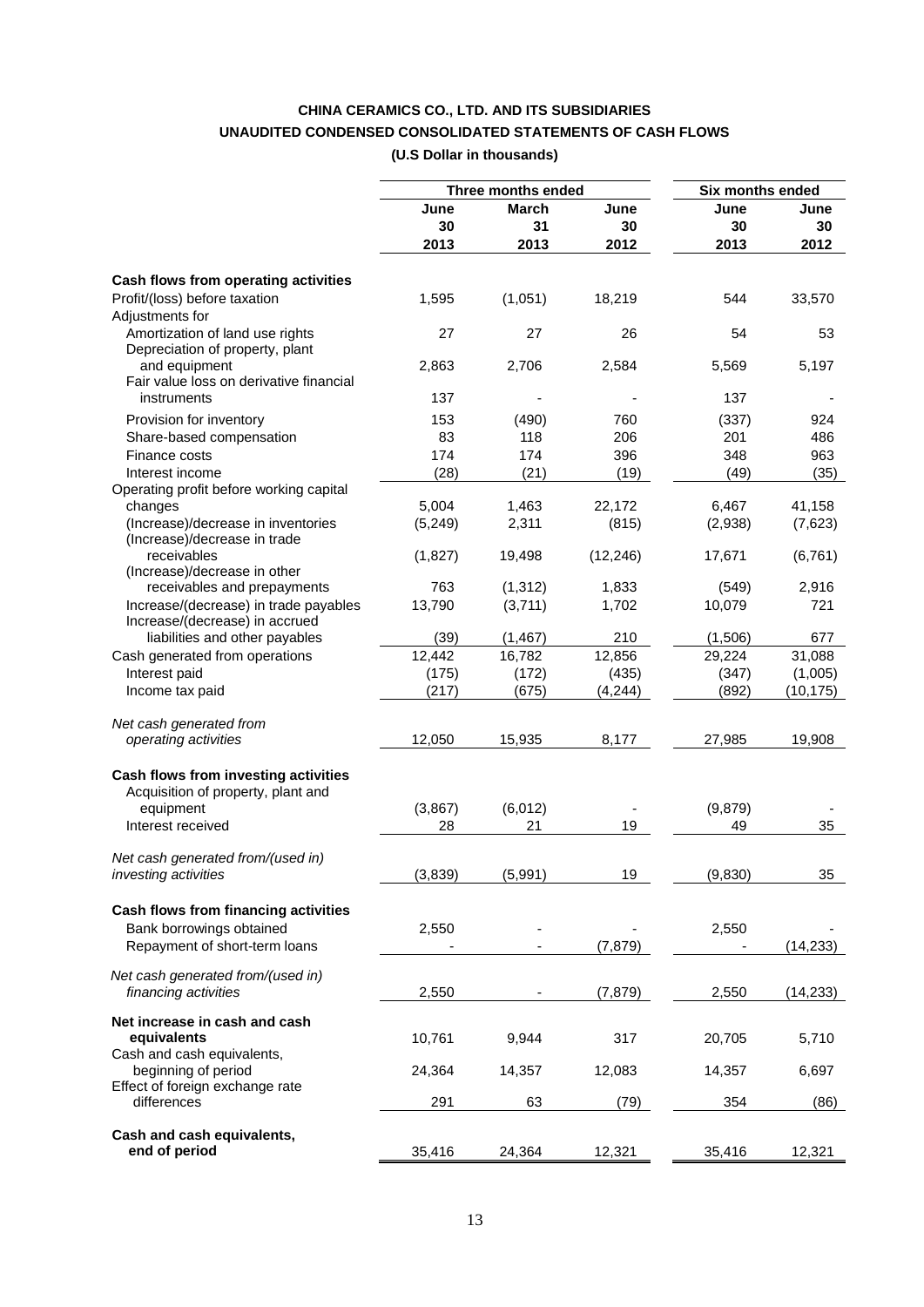## **About Non-GAAP Financial Measures**

In addition to China Ceramics' condensed consolidation financial results under International Financial Reporting Standards ("IFRS"), the Company also provides Non-IFRS financial measures (referred to as Non-GAAP financial measures) for the second quarter of 2013, including Non-GAAP profit before taxation, Non-GAAP net income and Non-GAAP earnings per fully diluted shares, all of which exclude the share-based compensation expenses from their comparable IFRS measure. The Company believes that these Non-GAAP financial measures provide investors with another method for assessing China Ceramics' operating results in a manner that is focused on the performance of its ongoing operations and excludes share-based compensation expenses incurred for the stock option program. Readers are cautioned not to view Non-GAAP results on a stand-alone basis or as a substitute for results under GAAP, or as being comparable to results reported or forecasted by other companies, and should refer to the reconciliation of GAAP results with Non-GAAP results below. The Company believes that both management and investors benefit from referring to these Non-GAAP financial measures in assessing the performance of China Ceramics and when planning and forecasting future periods. The accompanying tables have more details on the GAAP financial measures that are most directly comparable to Non-GAAP financial measures and the related reconciliation between these financial measures.

### **CHINA CERAMICS CO., LTD. Unaudited Reconciliation of GAAP to Non-GAAP Three months ended June 30, 2013**

|                        | <b>GAAP</b><br><b>RMB'000</b> | (1)<br><b>RMB'000</b> | <b>Non-GAAP</b><br><b>RMB'000</b> | <b>GAAP</b><br><b>USD'000</b> | (1)<br><b>USD'000</b> | <b>Non-GAAP</b><br><b>USD'000</b> |
|------------------------|-------------------------------|-----------------------|-----------------------------------|-------------------------------|-----------------------|-----------------------------------|
| Profit before taxation | 9.902                         | 507                   | 10.409                            | 1.595                         | 83                    | 1.678                             |
| Net profit             | 9.571                         | 507                   | 10,078                            | 1.543                         | 83                    | 1,626                             |
| EPS-Basic              | 0.47                          |                       | 0.49                              | 0.08                          |                       | 0.08                              |
| EPS-Diluted            | 0.47                          |                       | 0.49                              | 0.08                          |                       | 0.08                              |

#### **CHINA CERAMICS CO., LTD. Unaudited Reconciliation of GAAP to Non-GAAP Three months ended March 31, 2013**

|                      | <b>GAAP</b>    | (1)            | <b>Non-GAAP</b> | <b>GAAP</b>    | (1)            | <b>Non-GAAP</b> |
|----------------------|----------------|----------------|-----------------|----------------|----------------|-----------------|
|                      | <b>RMB'000</b> | <b>RMB'000</b> | <b>RMB'000</b>  | <b>USD'000</b> | <b>USD'000</b> | <b>USD'000</b>  |
| Loss before taxation | (6.540)        | 736            | (5,804)         | (1,051)        | 118            | (933)           |
| Net loss             | (5.370)        | 736            | (4,634)         | (863)          | 118            | (745)           |
| EPS-Basic            | (0.26)         |                | (0.23)          | (0.04)         |                | (0.04)          |
| EPS-Diluted          | (0.26)         |                | (0.23)          | (0.04)         |                | (0.04)          |

### **CHINA CERAMICS CO., LTD. Unaudited Reconciliation of GAAP to Non-GAAP Three months ended June 30, 2012**

|                        | <b>GAAP</b><br><b>RMB'000</b> | <b>RMB'000</b> | <b>Non-GAAP</b><br><b>RMB'000</b> | <b>GAAP</b><br><b>USD'000</b> | (1)<br><b>USD'000</b> | <b>Non-GAAP</b><br><b>USD'000</b> |
|------------------------|-------------------------------|----------------|-----------------------------------|-------------------------------|-----------------------|-----------------------------------|
| Profit before taxation | 115.641                       | 1.310          | 116.951                           | 18.219                        | 206                   | 18.425                            |
| Net profit             | 86.066                        | 1.310          | 87.376                            | 13.560                        | 206                   | 13,766                            |
| EPS-Basic              | 4.21                          |                | 4.28                              | 0.66                          |                       | 0.67                              |
| <b>EPS-Diluted</b>     | 4.21                          |                | 4.28                              | 0.66                          |                       | 0.67                              |